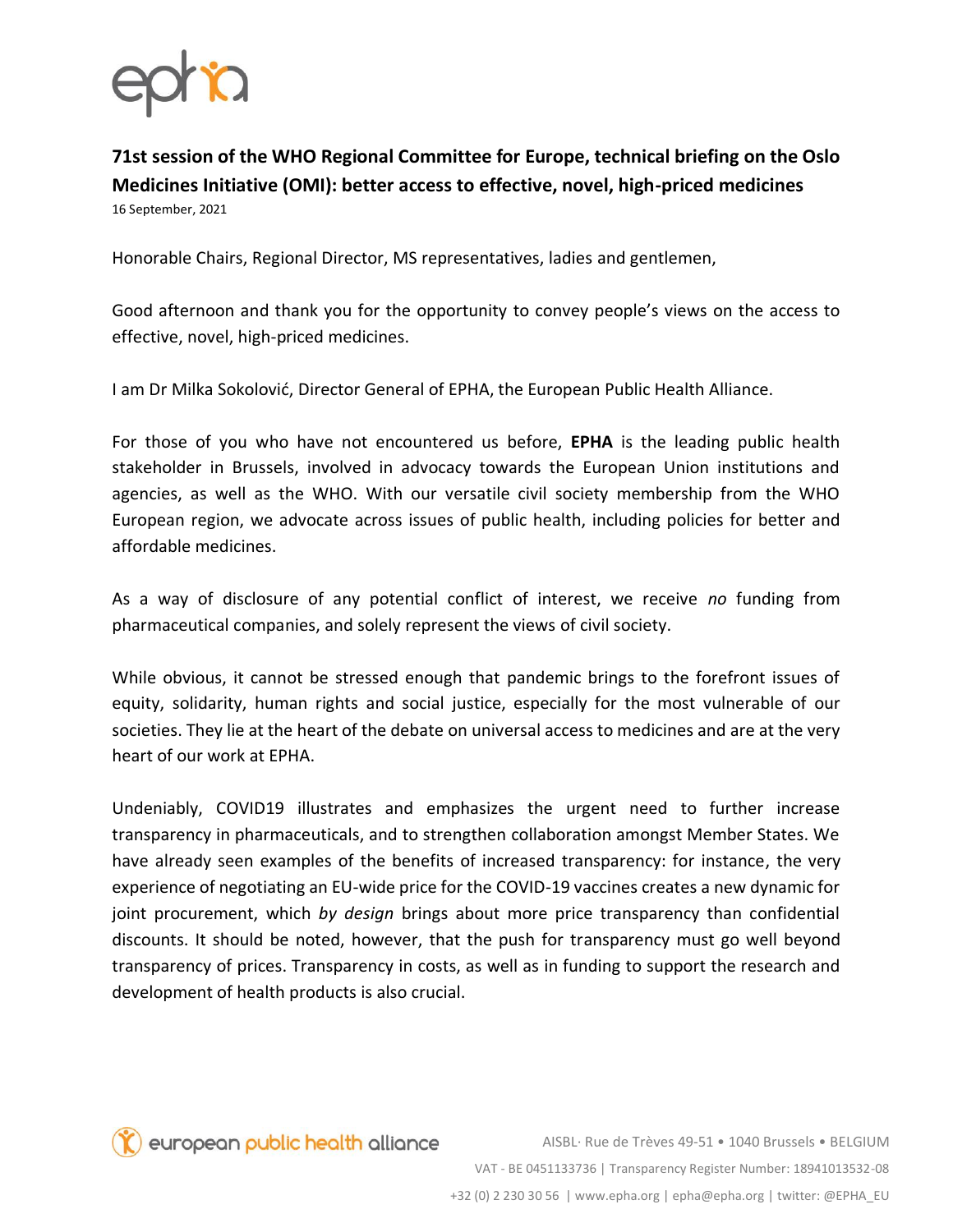

Apart from that, price transparency *per se* applies differently to countries and regions, depending on their negotiating position, purchasing power, experience, and know-how. In other words, for the WHO Europe region and its members, a one-size-fits-all solution would potentially be counter-productive. Nevertheless, the implementation of the WHA Resolution 72.8 on transparency offers a comprehensive inventory of action, yet it requires strong political support and international coordination.

Pharmaceutical systems are complex and difficult to comprehend. We should therefore not lose sight of what truly matters in medicines' policies. And what matters includes:

- firstly, timely and affordable access to safe and effective medicines;
- secondly, meaningful, needs-driven, patient- as opposed to drug-centric innovation, by means of commensurate incentives and rewards, and
- thirdly, sustainable health system, a pillar of social equity.

In what matters, transparency is a crucial step towards enabling the new vision for collaboration between the public and the private sectors, as envisaged by the Oslo Medicines Initiative.

Indeed, the Oslo Medicines Initiative paves the way for a frank, comprehensive discussion on how to rebalance pharmaceutical systems in the face of ever-increasing prices for medicines and vaccines<sup>1</sup> and debatable innovation<sup>2</sup>. To this end, in the coming months it will be important to make progress on the following fronts:

- 1. Map, track, streamline and coordinate the multilayered public support that goes into biomedical R&I. Since public guarantees and flexibilities are used to de-risk the R&D process, the public needs to get a fair share of the returns, but also to have a clear say in steering the innovation. This, for instance, can be achieved through non-exclusive, voluntary licensing and affordable pricing guarantees;
- 2. Foster the collaboration amongst buyers, to address the information asymmetry, mitigate its effects, and boost their negotiating power;
- 3. Guarantee a robust regulatory ecosystem, which gives us medicines with proven added therapeutic value;

<sup>1</sup> <https://theintercept.com/2021/03/18/covid-vaccine-price-pfizer-moderna/>

<sup>2</sup> <https://kce.fgov.be/en/do-innovative-medicines-against-cancer-always-have-a-real-added-value> & <https://www.nature.com/articles/s41416-021-01495-7>